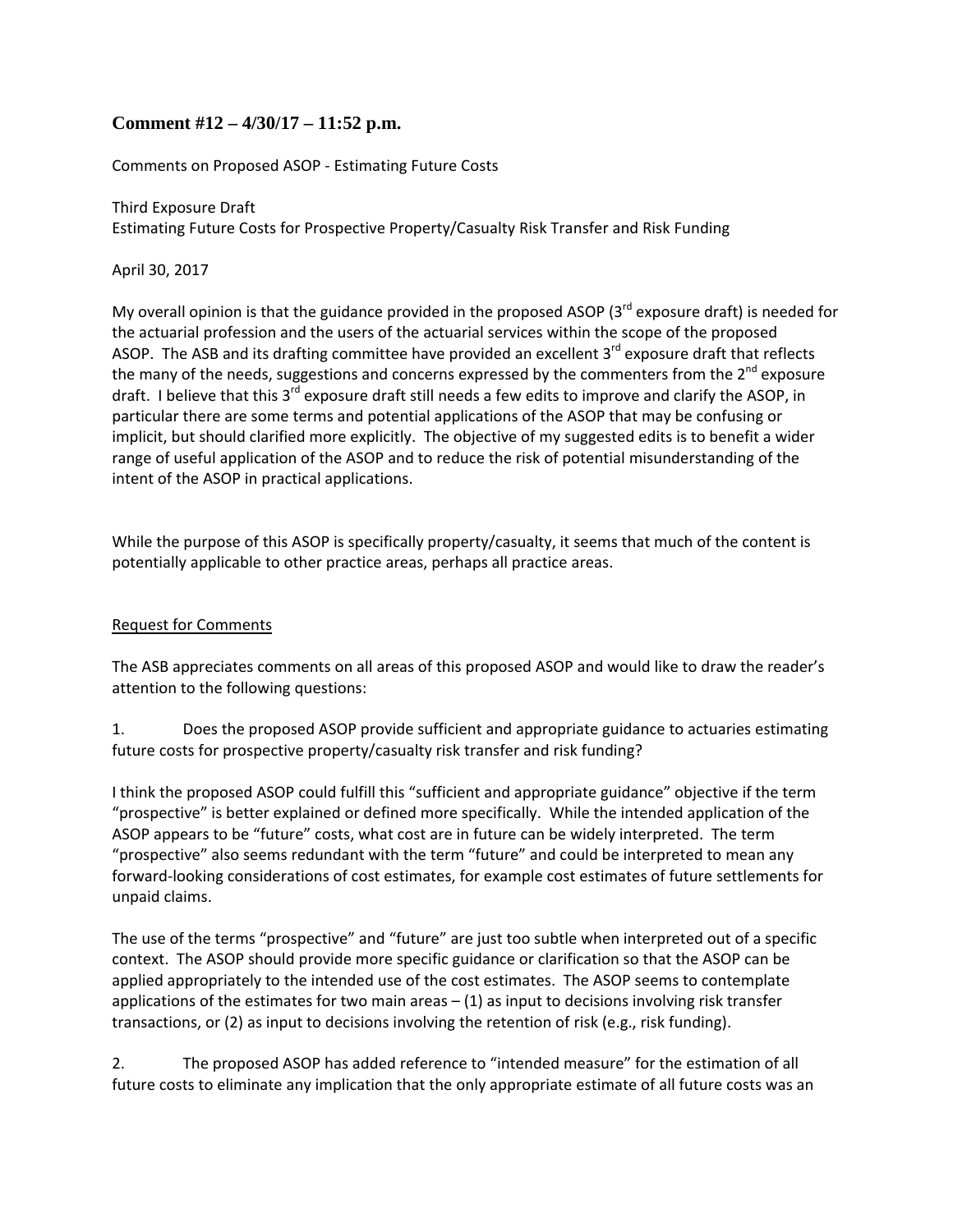expected value without any consideration of potential variability. Is it clear what is meant by "intended measure"?

The reference to "intended measure" is really needed and welcome. The use of this terms will help greatly in the application of the ASOP to practical problems. However, the refence in this question to the appropriate consideration of potential variability, versus expected value, is too limiting. The benefit and value of the ASOP's use of "intended measure" for actuarial cost estimates is to recognize that there can be a number of key considerations that can affect the basis for such estimates. As other commenters have mentioned, such considerations for the intended measure might include adjustments for large infrequent losses, catastrophic losses, paucity of relevant data, data credibility issues, etc. The proposed ASOP that is based on an "intended measure" allows for the actuary to select one or more measures that may be appropriate for users of the actuarial services.

3. Are the definitions of "risk transfer" and "risk funding" in the proposed ASOP complete from the perspective of all activities in which an actuary is involved when estimating future costs for prospective property/casualty risk transfer and risk funding?

While these two terms are defined in basic terms in the ASOP, the term "risk funding" can be misleading or too restrictive for how actuarial costs estimates are used. "**Risk retention**" is a much more appropriate term that "**risk funding**" because the word "risk funding" indicates a specific action – providing funds for retained risk – which is only one possible use of such cost estimates associated with risk retention. The intent of the ASOP would be much more accurate if the purpose of cost estimates (and the scope of the ASOP) were expressed in terms of providing actuarial services related to "the future cost estimates associated with the **transfer of risk** or the **retention of risk**. This is an easy fix and would make the application of the ASOP much clearer for actuarial services involving risk retention.

4. Is it clear that this proposed ASOP provides guidance only for the estimation of future costs for prospective property/casualty risk transfer and risk funding? Is it clear that the scope does not include items such as the balancing and interaction of potentially competing objectives related to regulation, business objectives, and actuarial cost estimates?

I agree with another commenter that cost estimates within the scope of the proposed ASOP could be used as input to the pricing of risk transfer. In addition, the selection of the "**intended measure**" for such cost estimates may reflect some of the considerations underlying other objectives, such as regulatory requirements or business objectives. However, it seems clear that the proposed ASOP alone is not sufficient to address many other considerations that may be needed to meet all of the needs for the filing of rates under specific regulations, or for the pricing of risk transfer transactions, such as insurance policies. Section 3.2 includes specific mention of the intended measures in terms of the (business) needs of the principal, legal and regulatory requirements, etc. Consequently, the proposed ASOP does provide some guidance in this section that the "intent" (intended measure) is affected by some if the other items mentioned in this question. So perhaps it is not as clear as the question might suggest.

I suggest that there is not an issue with respect to "only for the estimation of costs" versus "balancing competing objectives". The proposed ASOP requires clear disclosure of the "intended measure" underlying the cost estimates and therefore will serve the purpose of the actuarial services in a way that can be fairly reviewed by another actuary, as needed, with respect to the intended measure in the context of the purpose of the estimates.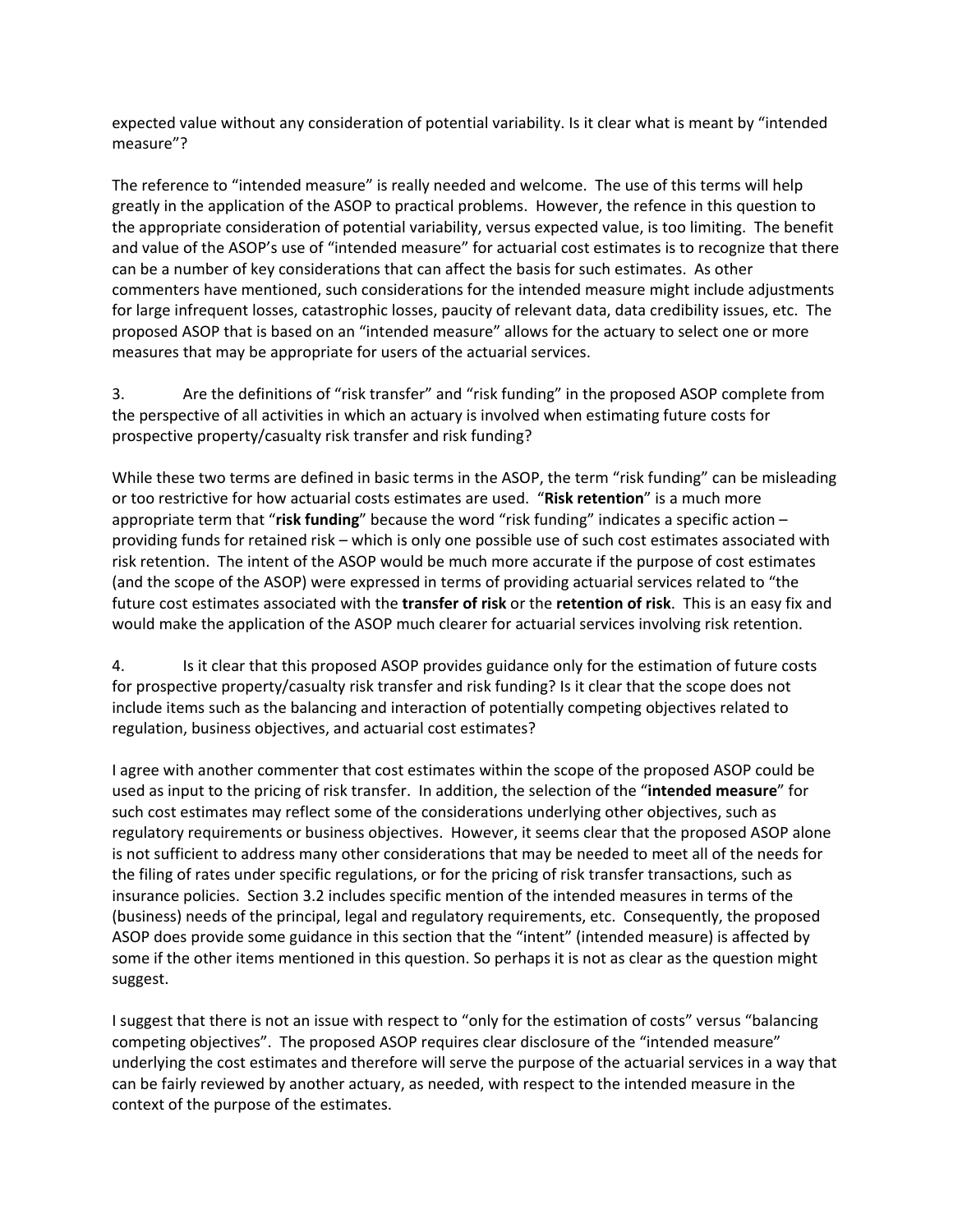5. When the role of the actuary is reviewing the estimate of future costs developed by another actuary, is the guidance provided in the proposed ASOP sufficient and clear?

Yes. The references to ASOP 41 is critical in this regard.

6. Is the level of disclosure required in the proposed ASOP sufficient and appropriate? If the response is no, what are the issues?

Yes. A few edits in Section 4 are provided to help avoid some potential issues.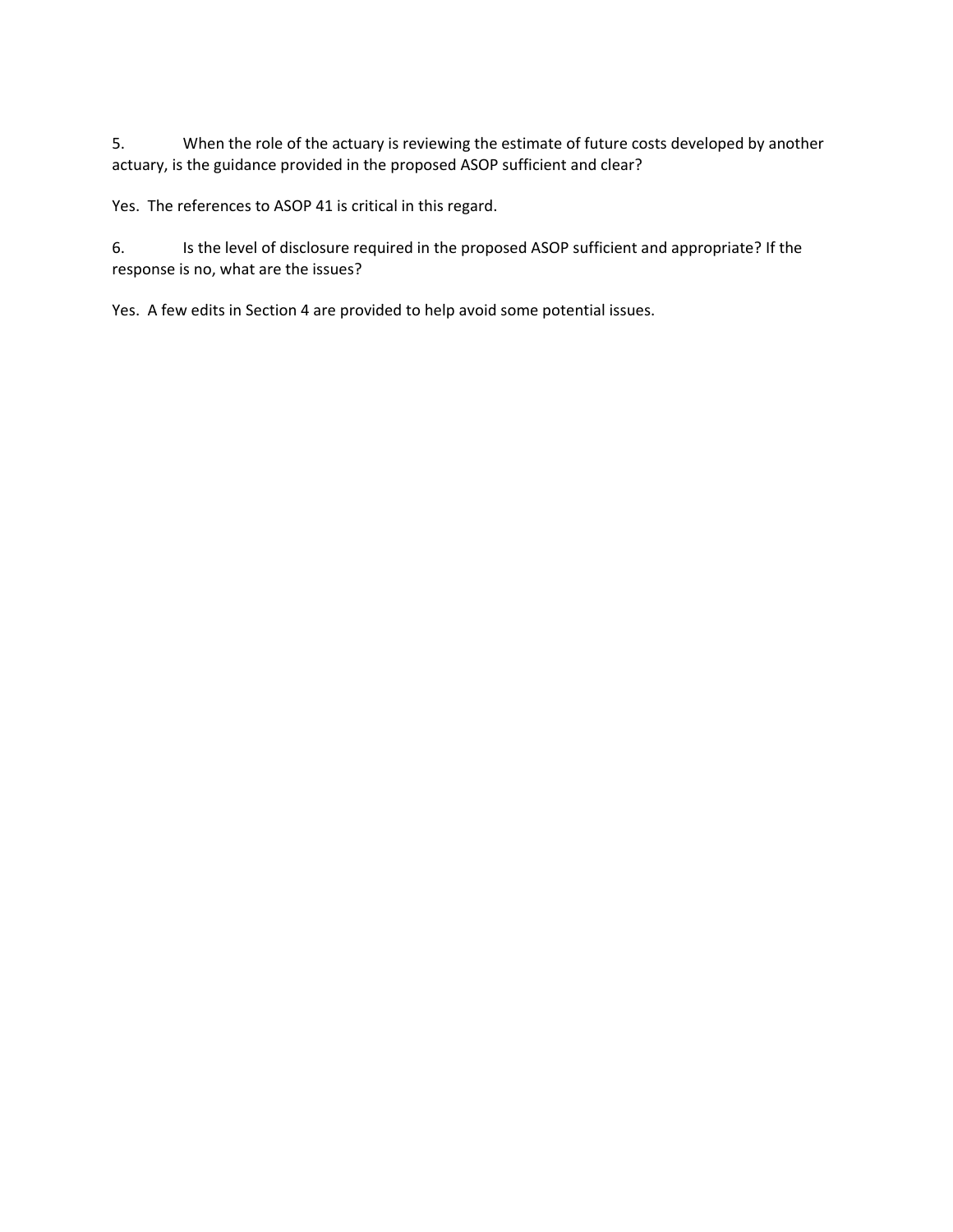In **Section 1.1 Purpose**, and the title of the ASOP, the words "future cost estimates for prospective property/casualty risk transfer and risk funding", should be changed to more accurately describe the application to "prospective decisions" within the context of the purpose of the ASOP. Also, as noted in my response to the proposed ASOP questions, the term "risk funding" should be changed to "risk retention" since the term "risk funding" can be misleading or too restrictive for how actuarial costs estimates are used. "**Risk retention**" is a much more appropriate term that "**risk funding**" because the word "risk funding" indicates a specific action – providing funds for retained risk – which is only one possible use of such cost estimates associated with risk retention.

The specific suggestion is to reword the purpose as follows:

*This actuarial standard of practice (ASOP) provides guidance to actuaries when performing actuarial services regarding property/casualty coverages in order to develop or review future cost estimates for prospective decisions or transactions with respect to risk transfer or risk retention.*

The  $2^{nd}$  sentence needs some editing as well, for clarity and completeness

- use "estimates" instead of "estimations"
- replace "This includes" with "This ASOP applies to cost estimates appropriate for"
- add "risk retention" instead of merely "retention"
- add "risk pooling"
- add other "risk retention" mechanisms

Reworded  $2^{nd}$  sentence is suggested as follows:

*This ASOP applies to cost estimates appropriate for insurance, reinsurance, self‐insurance, risk pooling, risk funding or risk retention, loss portfolio transfers, or any other risk‐transfer or risk retention mechanisms.*

### Suggested edits to **Section 1.2 Scope**:

- Wording changes for  $1<sup>st</sup>$  paragraph:
	- o use wording corresponding to suggestions for Section 1.1
	- o change "often" known as to "also" known as (more consistent with other ASOPs and avoids reference to "often" that may be situation specific)
	- $\circ$  change "underlying" to "used as input to deciding" (underlying implies that there is some specific relationship, rather than a more appropriate reference to input to pricing decisions)
	- o add "insurance" to product prices
	- o add "risk pooling mechanisms" to the examples (a common example)
	- o delete "contract" after reinsurance (such pricing can refer to a reinsurance slip or program)

Reworded  $1<sup>st</sup>$  paragraph is suggested as follows:

*This standard applies to actuaries when performing actuarial services regarding property/casualty coverages in order to develop or review future cost estimates (also known as actuarial indications) for*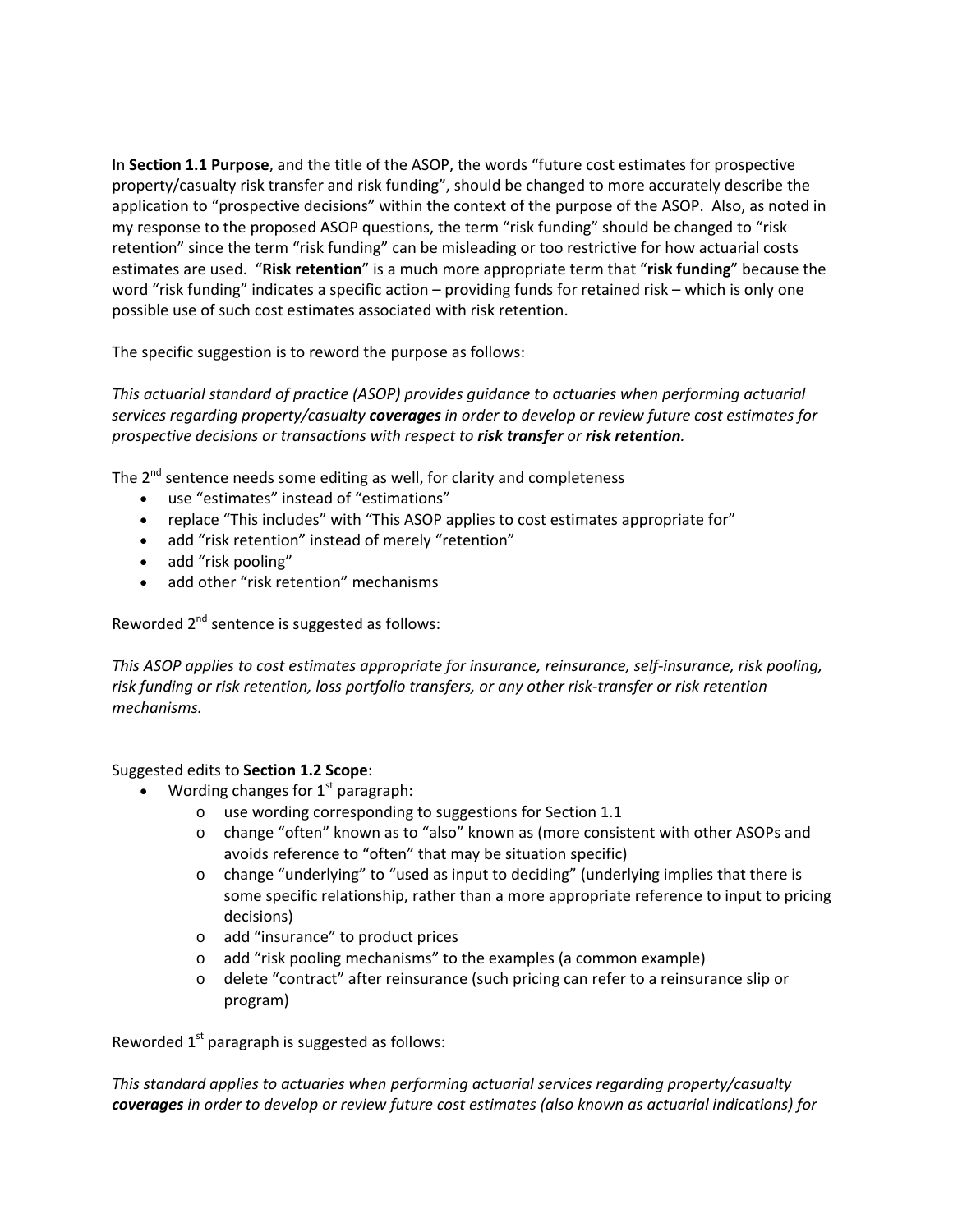*prospective decisions or transactions with respect to risk transfer and risk retention. For example, this standard applies when actuaries are developing future cost estimates used as input to insurance product prices, estimating funding requirements for self‐insured programs, risk pooling mechanisms and captives, and developing reinsurance prices.*

- Wording changes for  $1<sup>st</sup>$  paragraph:
	- o change "are often made" to "can be made" (more consistent with other ASOPs and avoids reference to "often" that may be situation specific)
	- o change "and risk funding" to "or risk retention" (consistent with my other rewording suggestions)
	- o change "as is practicable" to "to the extent practicable" (more appropriate wording to reflect practicality that is not either‐or (as is), but to the extent the guidance can be applied to the reviewer)

Reworded  $2^{nd}$  paragraph is suggested as follows:

*As estimates can be made for separate elements of the cost of risk transfer or risk retention (for example, loss and loss adjustment expenses, operational and administrative expenses, and the cost of capital) and subsequently summed to a total cost estimate, this standard applies to the separate* elements as well as the total. If the actuary's role relates to any of the elements of the future cost estimate, the quidance in this standard applies only to the actuarial services related to those elements. If *the actuary's actuarial services involve reviewing future cost estimates developed by another party, the* actuary should use the guidance in section 3 as is practicable. This standard also applies to developing or *reviewing the future cost estimates by class within a risk classification system.*

### Suggested edits to **Section 2.2 Exposure Base**:

- Wording changes suggested:
	- o change "is" used to "may be" used (exposure measurement can vary quite widely by type of coverage, particularly commercial lines and reinsurance – in several cases this basic unit may only be used for rating and not exposure measurement, e.g., rate on line – current wording may mislead by indicating that an exposure base is "basic" (fundamental) to estimating costs)
	- o add "as a measure which is approximately proportional to the future costs" instead of "used to measure" (more appropriately describes an exposure base)
	- o change "risk funding" to "risk retention" (consistent with my other rewording suggestions)

Reworded Section 2.2 is suggested as follows:

*Exposure Base—A basic unit of exposure may be used as a measure which is approximately proportional* to the future cost associated with risk-transfer or risk-retention cost. This unit can vary by element of *cost.*

As pointed out by another commenter (NAIC), **Section 2.4 Model**, uses different wording than the wording used in ASOP No. 38. That alternative wording is much more robust with respect to models that actuaries may use for the wide range of types of cost estimation within the scope of the proposed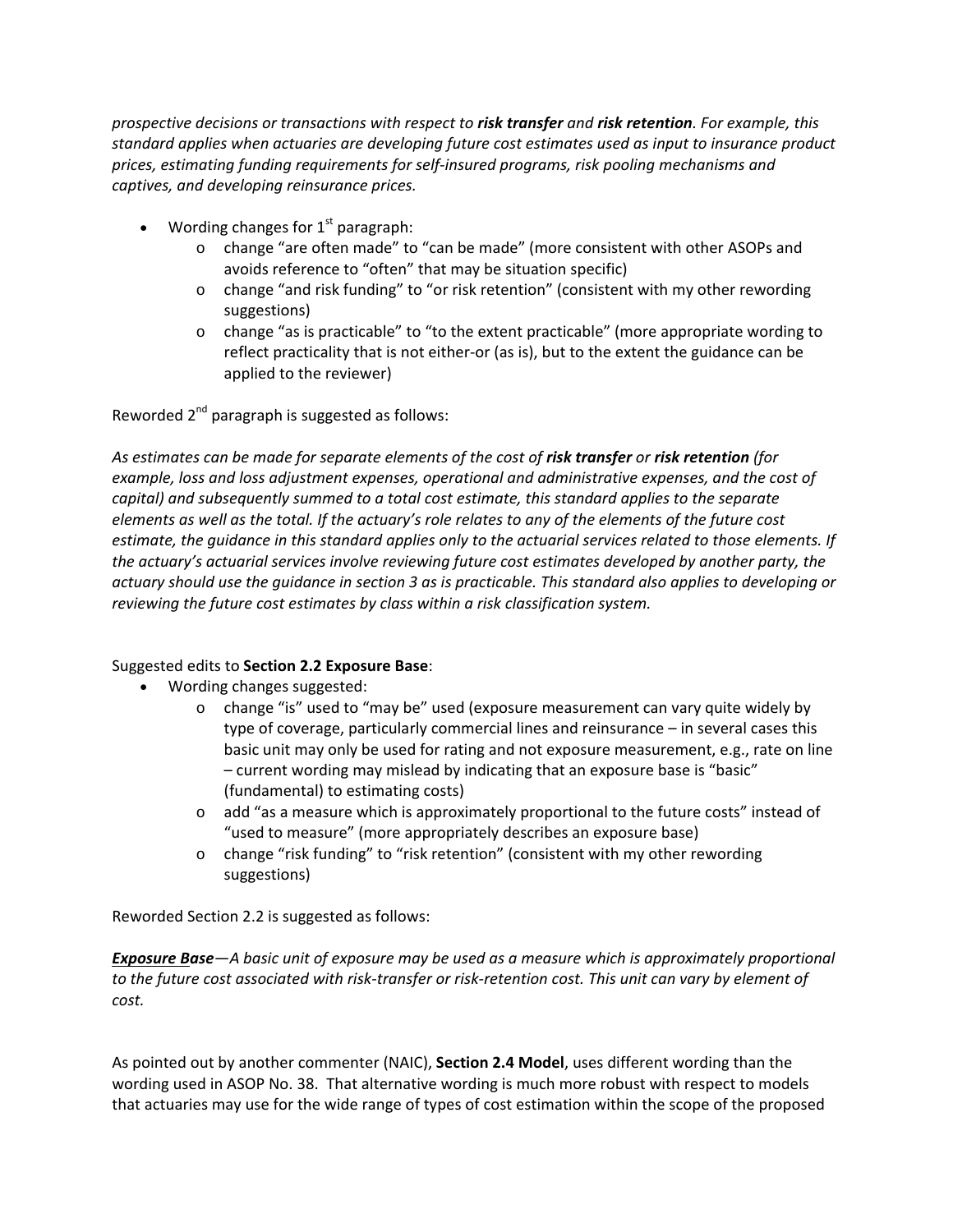ASOP. Also, the current and future use of predictive models and algorithms for cost estimating is better described by the ASOP No. 38 definition. Moreover, the **Intended Measure** may also be based on simple or complex models and hence a broader definition can be very useful, and potentially less restrictive, for the actuary.

Reworded **Section 2.4** (same as ASOP 38) is suggested as follows:

*Model*—*An information structure, such as a set of mathematical equations, logic, or algorithms, that is used to represent the behavior of specified phenomena. For example, a model may represent statistical, financial, economic, mathematical, or scientific concepts and equations.*

As suggested for another section of the proposed ASOP, **Section 2.5 Risk‐Funding**, should be replaced by a definition of **Risk‐Retention**. In addition, this is the first reference to "loss" in the proposed ASOP. Use of the term "loss" is appropriately avoided in **Section 2.1 Coverage** and **Section 2.2 Exposure Base**. **Risk‐Retention** should be defined specifically in terms of the **coverage**, rather than generic use of the phrase, retention of risk, as might be implied by ignoring risks and their financial implications – ignoring risk is not what is meant by risk retention. Consequently, the wording for **Risk‐Retention** should also parallel the wording for **Risk‐Transfer** as a risk management and control strategy.

# Suggested edits to **Section 2.4 Risk‐Retention**:

- Wording changes suggested:
	- o change "risk‐funding" to "risk‐retention" (funding is a specific plan to provide financial resources whereas retention may include self‐insurance where self‐insured costs are paid from other non‐specified sources)
	- o add reference to "specific **coverage**" instead of "loss" (the term, loss, is too limiting for this definition since other risk retention costs could be included)

Reworded **Section 2.4 Risk‐Retention** is suggested as follows:

*Risk‐Retention*—*A risk management and control strategy for the assessment, management or financing* of retained risk associated with specific coverage. Examples of risk retention include self-insurance and *certain types of single parent captives.*

As suggested for **Section 2.5 Risk‐Funding**, reference to the term "loss" should be avoided. **Risk‐ Transfer** should be specifically defined in terms of the **coverage**, "loss" could be given as an example.

### Suggested edits to **Section 2.4 Risk‐Transfer**:

- Wording changes suggested:
	- o change "contractual" to "legally binding agreements, including the operation of certain laws" (funding is a specific plan to provide financial resources whereas retention may include self‐insurance where self‐insured costs are paid from other non‐specified sources)
	- o add reference to "indemnify one party by another party" (Many insurance and reinsurance agreements cannot legally shift the responsibility for risk, but they can indemnify. Even though this is a legal distinction, it can be quite important when the ASOPs are used for legal disputes.)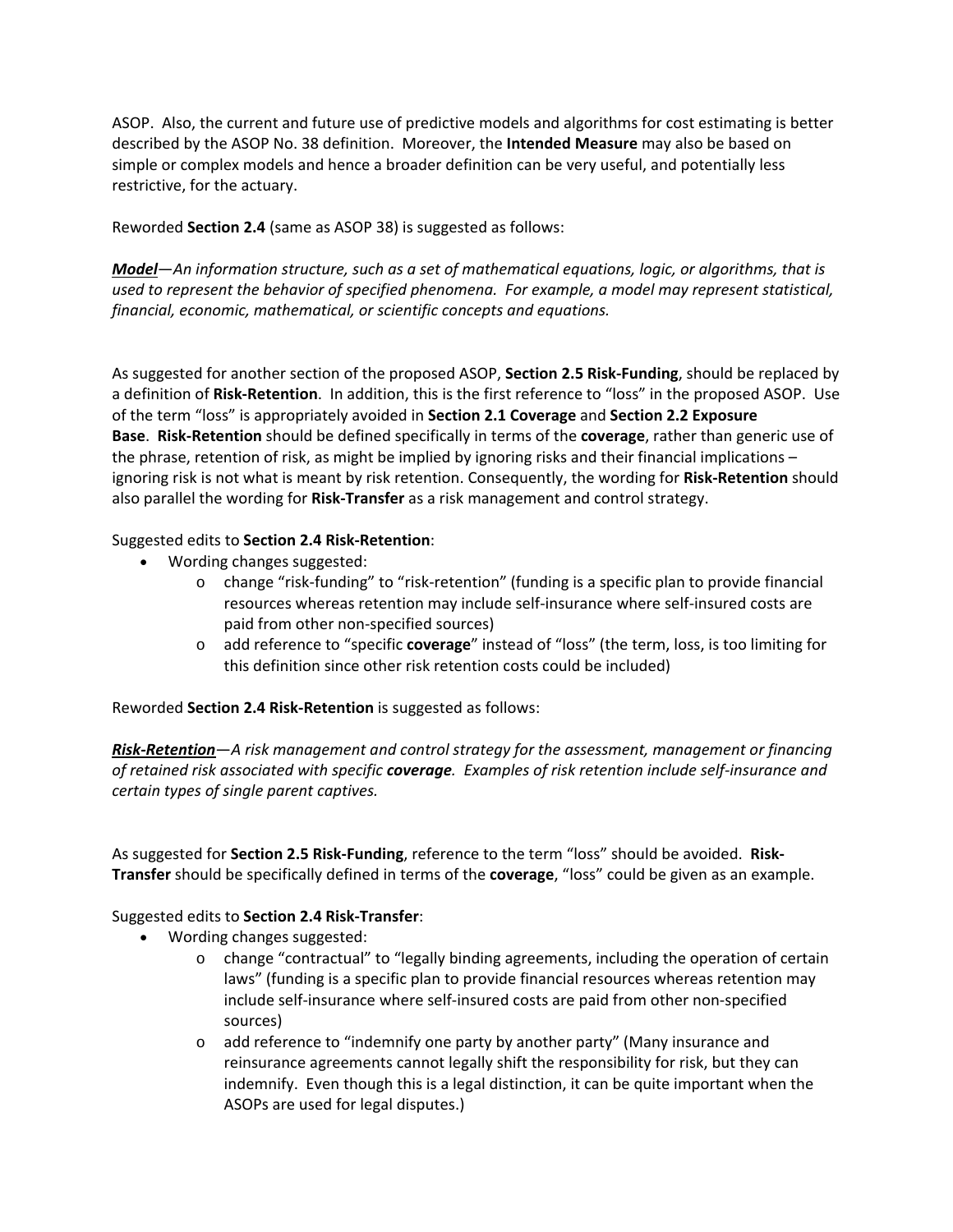o add reference to "specific **coverage**" instead of "loss" (the term, loss, is too limiting for this definition since other risk transfer costs could be included)

Reworded **Section 2.5 Risk‐Transfer** is suggested as follows:

*Risk‐Transfer—A risk management and control strategy that involves legally binding agreements, including the operation of certain laws, that shift responsibility from one party to another, or indemnify one party by another party, for the financial obligations associated with the coverage. Examples of risk transfer include insurance, reinsurance, loss portfolio transfers.*

#### Suggested edits to **Section 3.1 Future Cost Estimate**:

- Wording changes suggested:
	- o change  $1<sup>st</sup>$  sentence to specify the "actuary's extiamte of future cost"
	- o add reference to the cost elements that "relate to the applicable coverage"

#### Reworded **Section 3.1** is suggested as follows:

*The actuary should determine the elements that are appropriate to include in the actuary's estimate of future cost. Such elements should realte to the applicable coverage and may include, but are not limited to, loss and loss adjustment expenses, operational and administrative expenses, and the cost of capital.*

### Suggested edits to **Section 3.2 Intended Measure**:

- Wording changes suggested:
	- o change "intent" to "intended use" (clarify that it is the use that it is important to the selected measure)
	- o add sentence along the lines suggested by NAIC comments to be more specific about the measurement basis or considerations that impact the intended measure that is selected)

### Reworded **Section 3.2** is suggested as follows:

*The actuary should determine the intended measure based on the intended use or purpose of the future cost estimate. This intended use will be affected by the desires or needs of the principal, legal requirements, and the regulatory environments in which the future cost estimate will be used. The intended measure may be based on statistical measurements or other considerations that are suitable for the actuary's future cost estimates.* 

*Examples of intended measures include, but are not limited to, the statistical mean (also referred to as the expected value), the mean plus risk margin, a range of reasonable outcomes, or a specified percentile of the probability distribution of possible outcomes (also known as the confidence level). For example, a common intended measure is the mean. There are instances in which other measures may be appropriate based upon the intended use or purpose of the estimate.*

*The actuary should disclose the intended measure used in accordance with section 4.2.*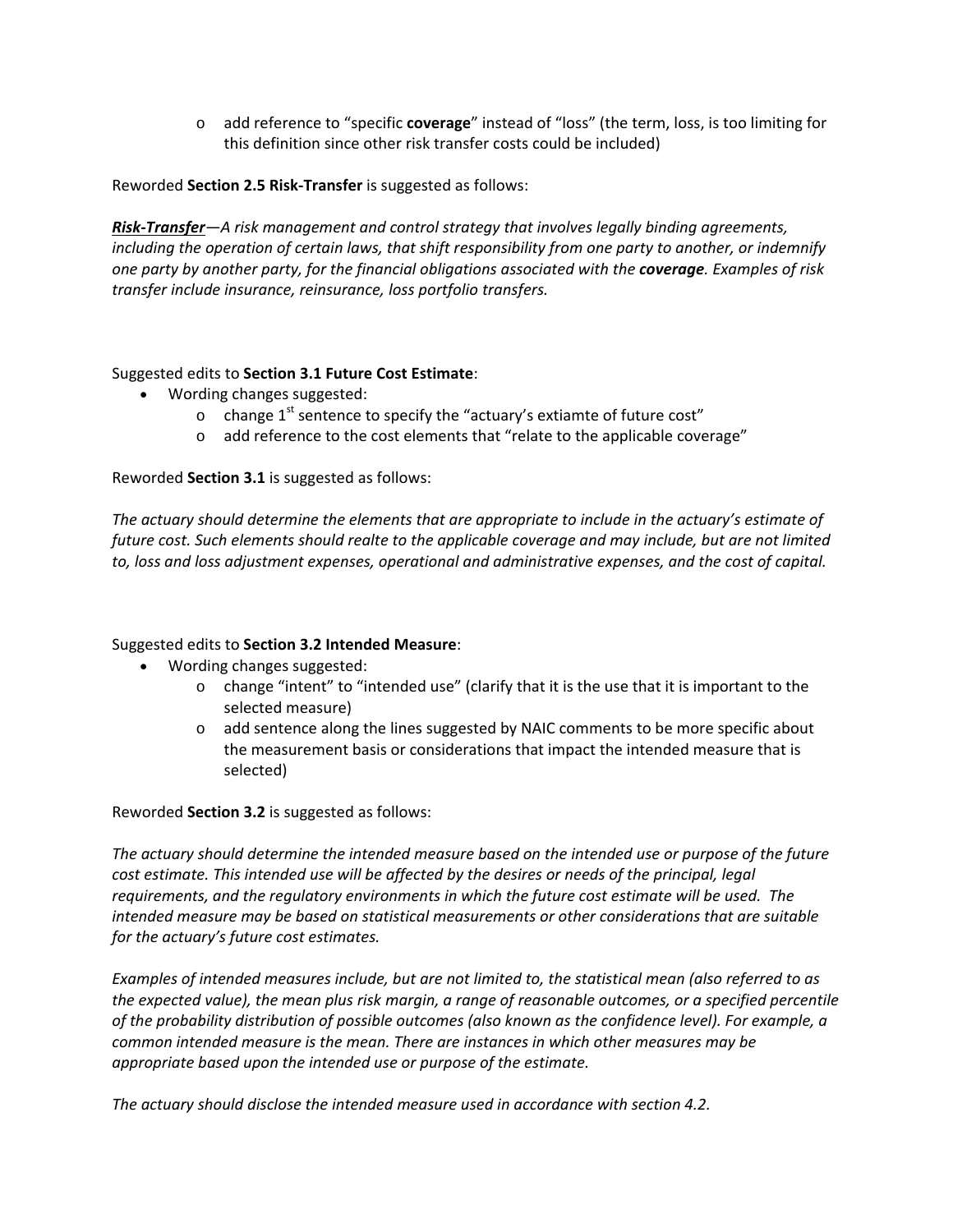#### Suggested edits to **Section 3.3 Organization of Data**:

- Wording changes suggested:
	- $\circ$  add 1<sup>st</sup> sentence for the actuary to determine what data is aviable and appropriate for the task. This is implied, but it should be more plainly stated.
	- o add reference to cover and risk class with respect to examples of the level of aggregation
	- $\circ$  delete reference to insurance refence to coverage is sufficient and more accurate
	- o add "level of" aggregation for clarity
	- $\circ$  add "that the actuary believes" before "is appropriate for the type of analysis" (this clearly involves judgment and is not always so simple)
	- $\circ$  adjust wording to example at end of 2<sup>nd</sup> paragraph (for clarity and consistency with level of granularity versus level of aggregation)

### Reworded **Section 3.3** is suggested as follows:

*The actuary should determine what data is available and appropriate for estimating future costs. Based on what data is available and appropriate, the actuary should determine how such data will be organized to develop or review the future cost estimate or any element of the future cost estimate.*

*For each element, the actuary should select the level of data aggregation that the actuary believes is appropriate for the type of analysis needed for the actuary's cost estimates. Examples of data aggregation may include, but are not limited to, aggregating by coverage, risk class, accident period, calendar period, policy period, and report period. The nature of the coverage, the element of the future cost being estimated, and the type of analysis being conducted will influence the actuary's selection of the level of data aggregation.*

The actuary also should consider the level of granularity of data needed for the type of analysis being *performed. For example, less detailed data may be appropriate for estimating the future cost at a fairly* high level, whereas a more granular level of data may be more appropriate for estimating future costs by *class within a risk classification system.*

### Suggested edits to **Section 3.5 Methods, Models nnd Assumptions**:

- Wording changes suggested:
	- o change "past data" to "data about past events and their outcomes"
	- o add "adjusting for changes in conditions affecting the use of past data when estimating future costs" with respect to assumptions (this is frequently a major area for actuarial assumptions when estimating costs)
	- o change "no known significant bias" to "avoid significant bias" (The wording in the proposed ASOP seems quite strong and may indicate that the actuary might intentionally use a biased model or method. It is not clear what bias this provision is trying to address. The wording "no known bias" may imply that actuaries might otherwise be okay with some known bias.)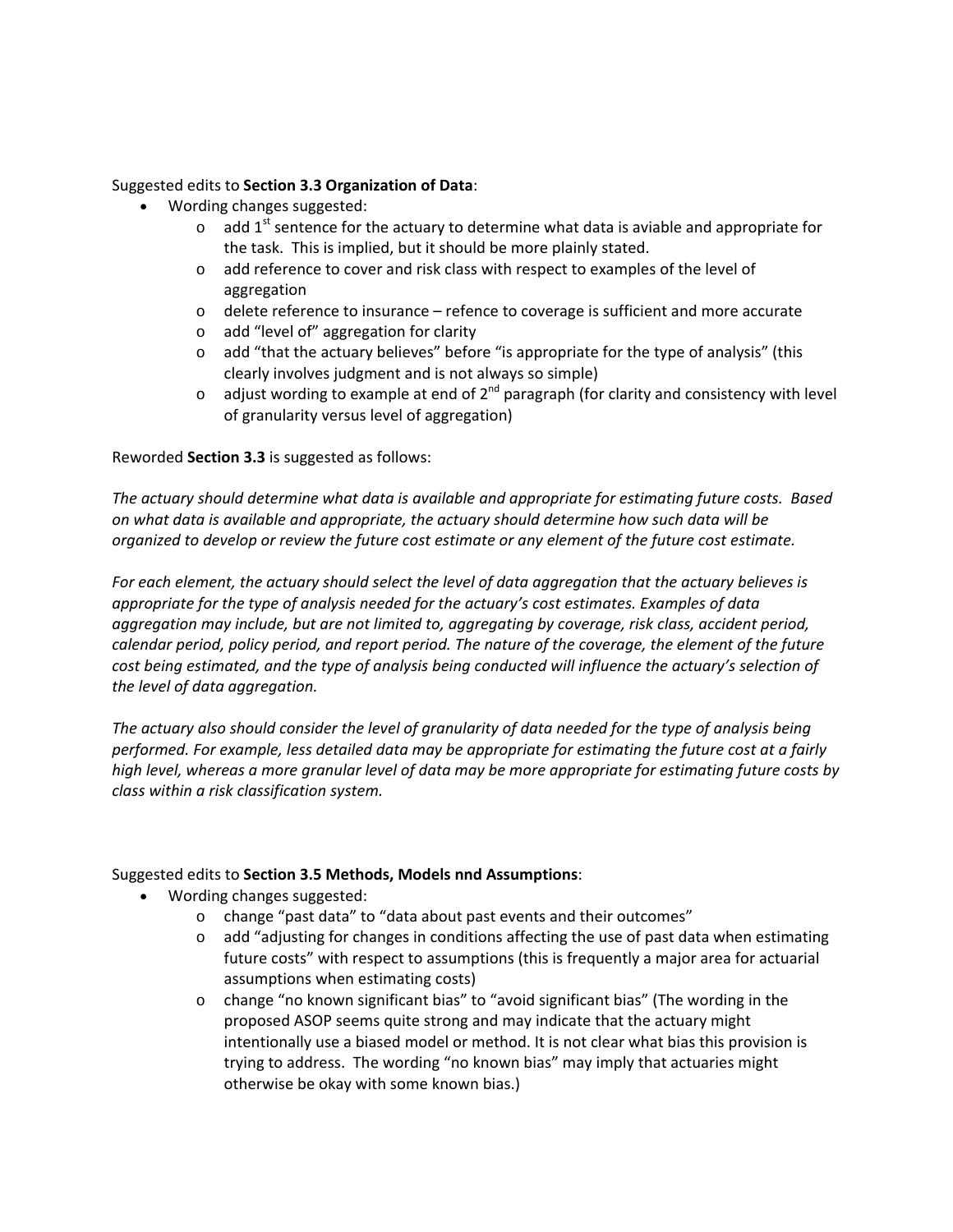#### Reworded **Section 3.5** is suggested as follows:

*The actuary should select appropriate methods or models consistent with the intended measure for estimating the future costs or each element of the future cost. The actuary should use reasonable assumptions (including parameters) appropriate to each method or model. Assumptions may be implicit or explicit and may involve interpreting data about past events and their outcomes, projecting future* trends based on such data, or adjusting for changes in conditions affecting the use of past data when *estimating future costs. The actuary should take reasonable care and use professional judgment to avoid* significant bias relative to the intended measure in the selection and use of methods or models, or in the *selection of assumptions. When using models, the actuary should refer to ASOP No. 38, Using Models Outside the Actuary's Area of Expertise (Property and Casualty) [Note: revision pending], and any ASOP on modeling that is adopted by the ASB.*

# Suggested edits to **Section 3.6 Exposure Base**:

- Wording changes suggested:
	- o change the application of this ASOP provision from the limited "If selecting a new … or changing an existing…" to "When using or changing … or selecting a new …" (There is no apparent reason for limiting the paragraph to a new or changed exposure base. If an existing exposure base is a poor measure of future costs, then the actuary should do something.)
	- o restructure the wording of the first paragraph to remove "for example" (This sentence contains a key consideration rather than just an example.)
	- o change the reference to "risk transfer" to "risk transfer or risk retention"
	- o change "plans" to "mechanisms" in the last paragraph of this section
	- o change "have multiple" to "use multiple" in the last paragraph of this section
	- o change "designate one" to "select one" in the last paragraph of this section

Reworded **Section 3.6** is suggested as follows:

When using or changing an existing exposure base or selecting a new exposure base, the actuary should *consider whether there is sufficient evidence of a strong and measurable relationship between the risk‐* transfer or risk retention costs and the exposure base, as well as the practicality of using an exposure **base** that can be objectively measured, easily verified and is practical to use. To the extent there is not *sufficient evidence regarding the quantitative relationship or the practicality of use, the actuary should use professional judgment to select an appropriate exposure base or design an alternative approach to estimate future costs.*

*Some risk‐transfer and risk‐retention mechanisms may use multiple exposure bases. For example, different exposure bases may be applied to different aspects of the coverage provided (for example, sales revenue for general liability, amount of insurance for commercial property). In undertaking* analyses for these mechanisms, it may be appropriate to select one exposure base, referred to as the composite exposure base, to act as a proxy for the more refined coverage-by-coverage exposure bases.

Suggested edits to **Section 3.7 Risk Classification System**:

Wording changes suggested: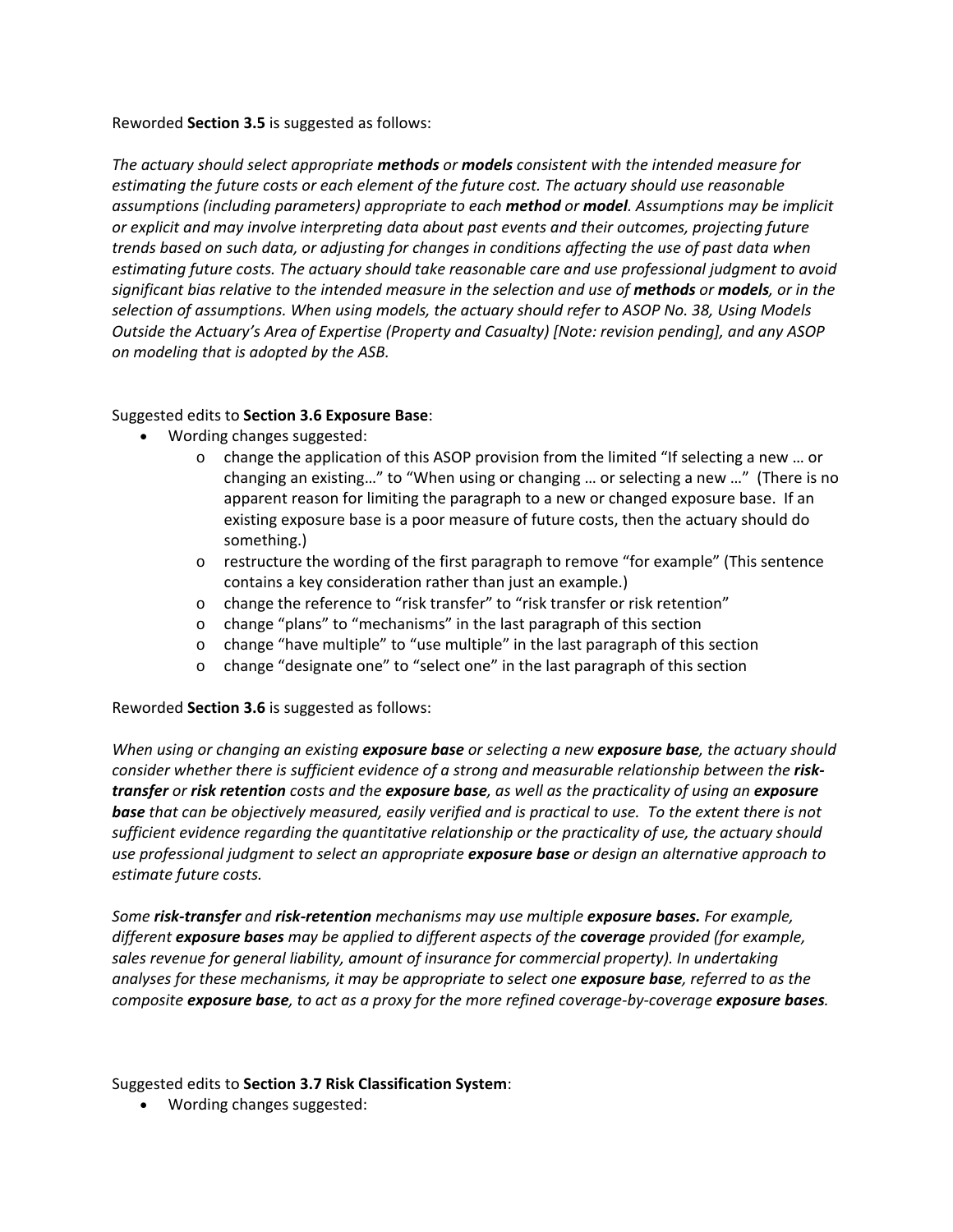- o Change "are an integral part" to "can be an intergral part" (not all future cost estimates are at the risk classification level)
- o change "risk funding" to "risk retention" (to be consistent with other suggestions)

Reworded **Section 3.7** is suggested as follows:

*Risk classification systems can be an integral part of the development of future cost estimates for prospective property/casualty risk transfer and risk retention. The actuary should refer to ASOP No. 12, Risk Classification (for All Practice Areas), for guidance in the design, review, or change of the classification plan.*

### Suggested edits to **Section 3.8 Use of Historical Data**:

- Wording changes suggested:
	- o change "insurance policy provisions" to "coverage provisions" (The revised wording can be applied more broadly to all risk transfer or risk retention mechanisms without specifying insurance, self‐insurance or other mechanisms.)

Reworded **Section 3.8** is suggested as follows:

*The actuary should determine the extent to which historical data are available and applicable for estimating future costs. For example, the data should be consistent with the coverage provisions of the applicable risk‐transfer or risk‐retention mechanism.*

# Suggested edits to **Section 3.8.1 Use of Historical Exposure and Premium**:

- Wording changes suggested:
	- o add "consistent measurement of the historical exposures and the rates used to determine the historical premium" (more explanatory wording)
	- o add "where applicable" (manual rates and individual rating plans are not universally applicable)
	- o add "the future period applicable to the future cost estimates"

### Reworded **Section 3.8.1** is suggested as follows:

*If the actuary is using historical exposure and premium data, the actuary should consider adjusting the data to reflect a consistent measurement of the historical exposures and the rates used to determine the historical premium, if applicable. These considerations include adjusting historical data to a common exposure level and adjusting premium data for historical changes in how premium charges are calculated, including both changes to manual rates and the impact of any individual risk rating plans, where applicable. These adjustments should consider changes during and after the historical period. The actuary should select an appropriate method for adjustments that is consistent with the nature of the available data, the intended measure, the future period applicable to the future cost estimates and the purpose of the analysis.*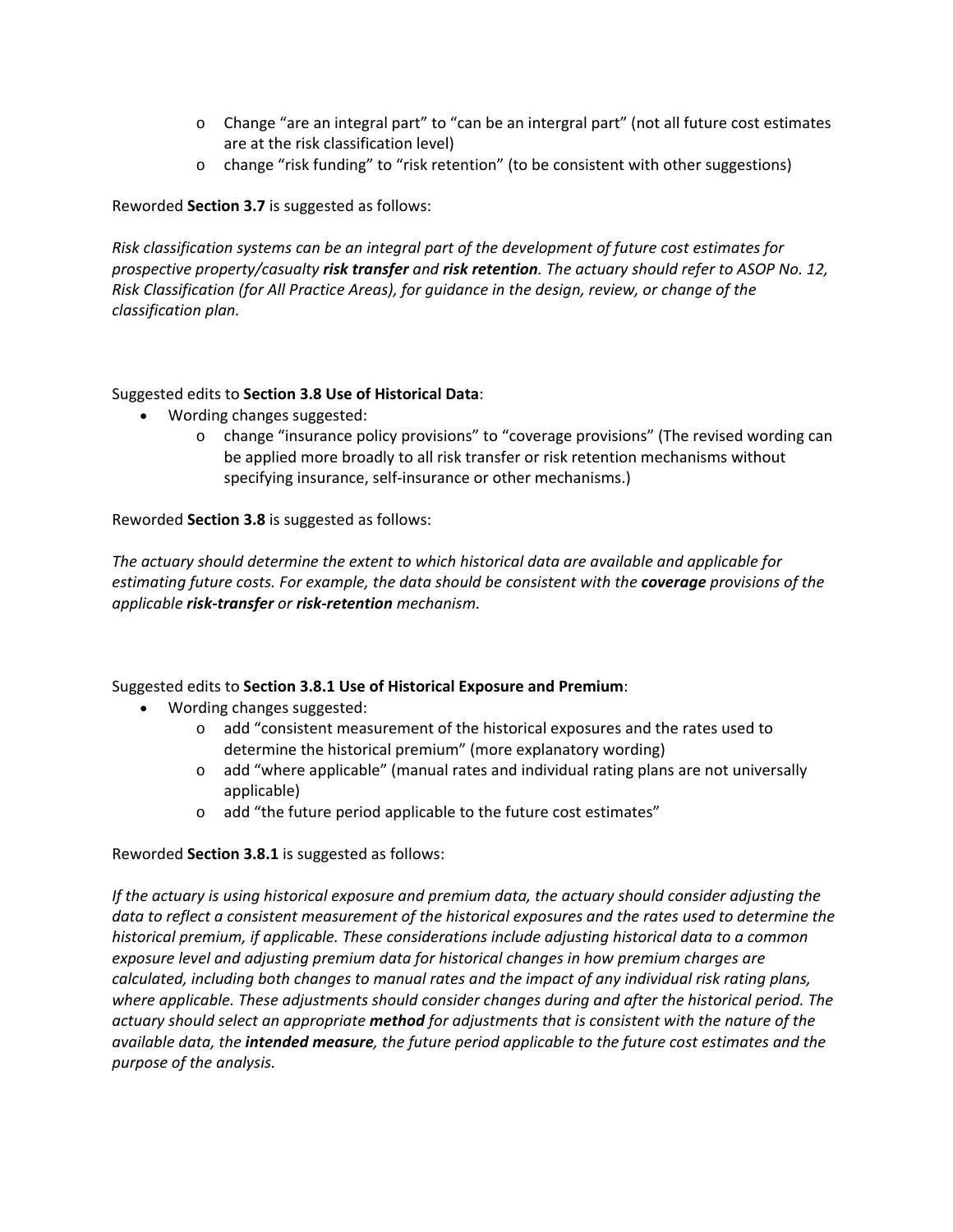Suggested edits to **Section 3.8.2 Use of Historical Loss and Loss Adjustment Expenses**:

- Wording changes suggested:
	- $\circ$  reworded last sentence of the 1<sup>st</sup> paragraph (edited for clarity)
	- o add sentence at end of  $1^{st}$  paragraph "The actuary should consider ..."
	- o expand the wording for the considerations in the last sentence of the section.

Reworded **Section 3.8.2** is suggested as follows:

*The actuary should determine the extent to which historical loss and loss adjustment expenses are* available and applicable as a basis for estimating future costs. In determining the future costs related to *loss and loss adjustment expenses, the actuary should consider adjusting historical data using methods or models, along with reasonable assumptions, that, in the actuary's professional judgment, reflect the ultimate value of the loss and loss adjustment expenses. The actuary should also consider whether there are significant differences between the historical versus the future coverage being estimated, the aggregation level of the analysis (such as overall future cost level analysis versus a risk classification analysis), differences between the future period and the historical conditions under which the historical claims occurred, the claims were adjusted and reserves were set. The actuary should consider how past conditions differ from the future conditions which, in the actuary's judgment, are likely to affect future costs.*

*The actuary should consider whether the analysis of loss adjustment expense data requires different methods, models, or assumptions than the analysis of loss data. Additionally, the actuary should consider whether different coverages within a line of business may require different methods, models, or assumptions, or if some other adjustments should be made in the analysis.*

Suggested edits to **Section 3.8.3 Additional Adjustments to Historical Data**:

- Wording changes suggested:
	- $\circ$  add "whether ... may be needed ..." in the 1<sup>st</sup> sentence (it may not be necessary to make adjustments, so the actuary should consider whether adjustments are needed.)

Reworded **Section 3.8.3** is suggested as follows:

*The actuary should consider whether additional adjustments to the historical data may be needed to reflect the environment expected to exist in the period for which the future costs are being estimated. These adjustments may include, but are not limited to, the following:*

- *a. judicial, legislative, or regulatory changes;*
- *b. mix of business changes;*
- *c. policy contract changes;*
- *d. claim practice or reserving changes;*
- *e. operational changes;*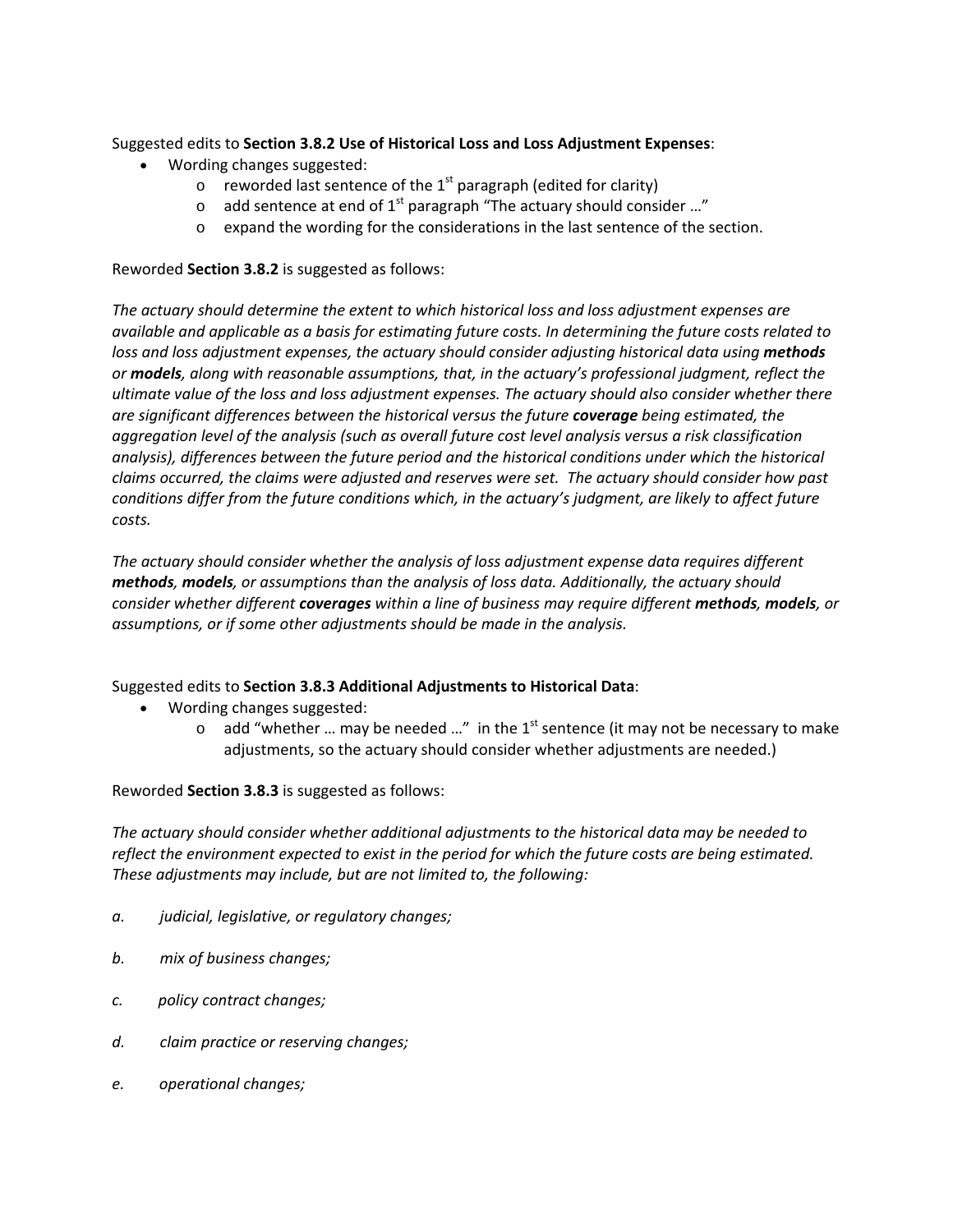- *f. accounting changes; and*
- *g. reinsurance changes.*

Suggested edits to **Section 3.10 New Coverages or Exposures**:

- Wording changes suggested:
	- o reference "data" rather than "loss and loss adjustment expenses"
	- o add "future" with repect to coverare or exposure
	- o reword sub‐paragraph c for clarity

Reworded **Section 3.10** is suggested as follows:

If the actuary is estimating the future cost for a **coverage** or exposure for which the historical data (e.g., *loss and loss adjustment expenses) are either unavailable, limited, or not fully representative of the future coverage or exposure, the actuary should consider the following in selecting data and developing methods, models, or assumptions to use in estimating the future costs:*

*a. data from coverages or exposures that are similar to the new coverage or exposure;*

*b. data on the phenomenon or events that are contemplated by the new coverage or exposure;*

c. the extent to which the available data is relevant to evaluating the differences between coverages *or exposures and the new coverage or exposure; and*

*d. appropriate adjustments to the available relevant data to reflect expected differences identified in section 3.10(c).*

# Suggested edits to **Section 3.11 Credibility**:

- Wording changes suggested:
	- o reworded for clarity

Reworded **Section 3.11** is suggested as follows:

*The actuary should refer to ASOP No. 25, Credibility Procedures, for guidance in considering the* credibility given to a particular set of data and the selection of other relevant experience data to be used to supplement a particular set of data, which is also referred to the data used for the complement of *credibility.*

Suggested edits to **Section 3.12 Modeling**:

Wording changes suggested: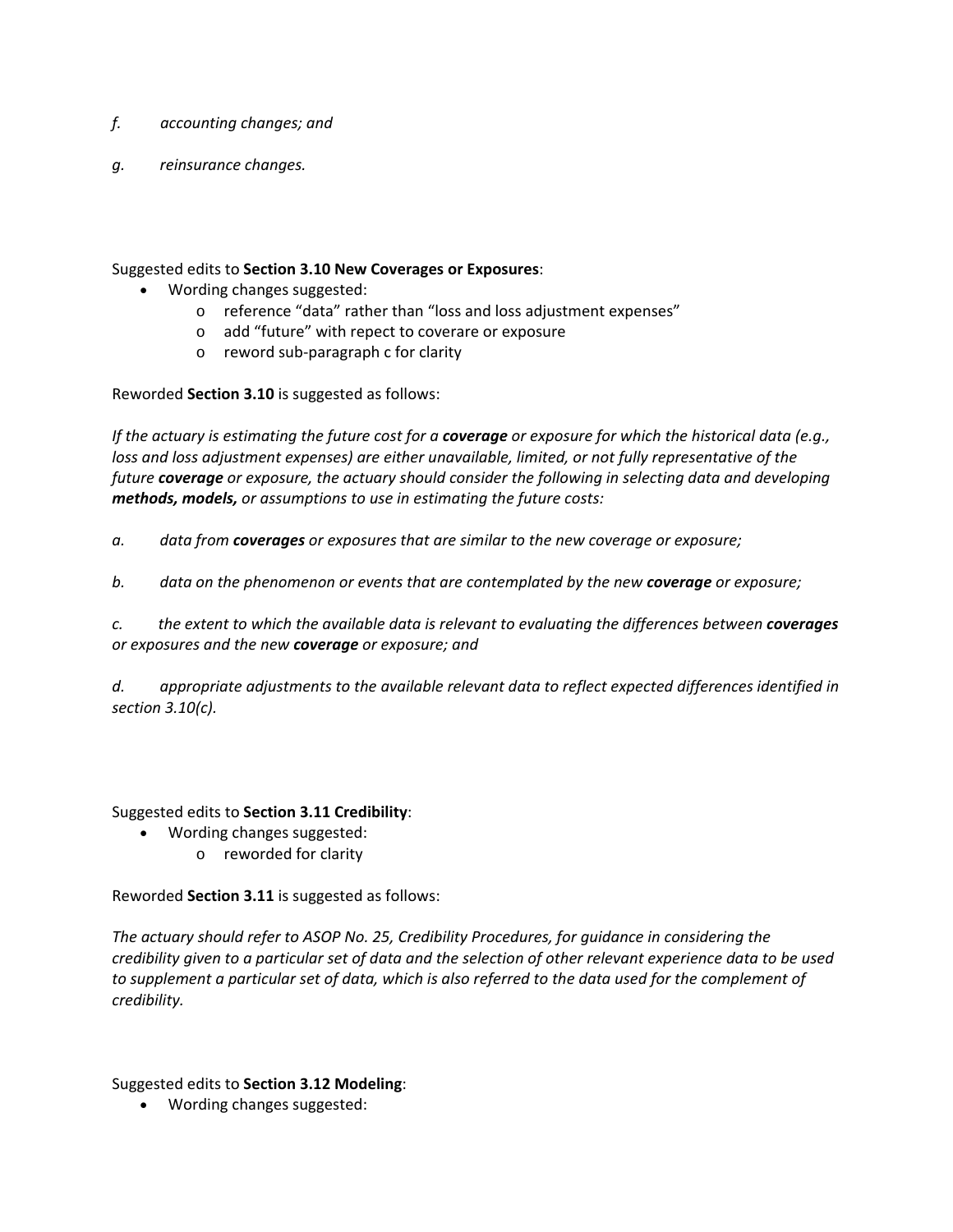o Reworded (editorial)

# Reworded **Section 3.12** is suggested as follows:

If there is an applicable ASOP on modeling adopted by the ASB, the actuary should refer to such ASOP for *guidance in the consideration of models used for estimating future costs.*

## Suggested edits to **Section 3.15 Reinsurance**:

- Wording changes suggested:
	- o change "When reinsurance is …" to "When the benefits and costs of reinsurance are …" (More specific application of reinsurance to the cost estimates – recognizing benefits and costs.)
	- o change "expected to exist" to "expected to apply" ("apply" is more directly relevant)

# Reworded **Section 3.15** is suggested as follows:

*When the benefits and costs of reinsurance are reflected in future cost estimates, the actuary should select appropriate methods or models, along with reasonable assumptions, for estimating the cost associated with reinsurance arrangements expected to apply during the period for which the future costs* are being estimated. If the cost of reinsurance is treated as an expense, the actuary should refer to ASOP *No. 29 for additional guidance.*

### Suggested edits to **Section 3.17 Additional Funding Sources**:

- Wording changes suggested:
	- o Change section title to "Additonal Sources of Income"
	- o change "to policyholders" to "paid by policyholders" (more accurate wording)
	- o change "funding" to "income"
	- o additional edits for clarity

Reworded **Section 3.17** is suggested as follows:

### **Section 3.17 Additional Sources of Income**

*In some risk‐transfer systems, income may come from other sources. For example, there may be assessments paid by policyholders or other parties, which may include other insurers, a group of insurance purchasers, or taxpayers. The actuary should consider such additional sources of income, where appropriate, and their allocation and timing when estimating future costs.*

### Suggested edits to **Section 4.1 Actuarial Communications**:

- Wording changes suggested:
	- $\circ$  add "that the actuary" included or used (more specific to the actuary"
	- o change "in developing or reviewing" to "to develop or review" (to be consistent with other suggested edits for other sections)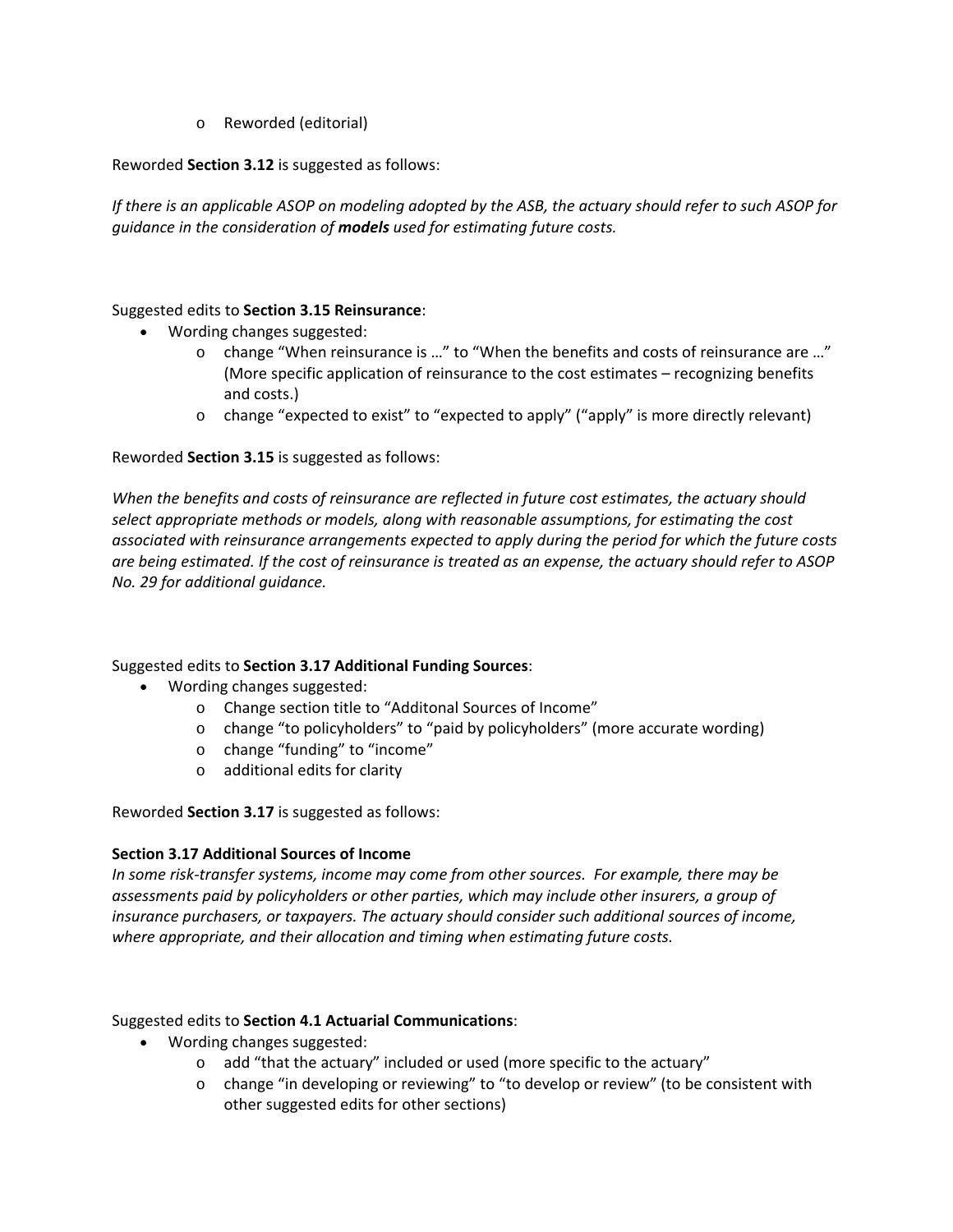## Reworded **Section 4.1** is suggested as follows:

*When issuing actuarial communications under this standard, the actuary should refer to ASOP Nos. 12,* 13, 23, 25, 29, 30, 38, 39, and 41, Actuarial Communications. In addition, the actuary should disclose the *following in an appropriate actuarial communication:*

*a. the elements that the actuary included in the future cost estimates (see section 3.1);*

b. the intended measure that the actuary used to develop or review the future cost estimates (see *section 3.2);*

c. the methods or models that the actuary used to develop or review the future cost estimates (see *section 3.5); and*

d. the assumptions that the actuary used to develop or review the future cost estimates (see section *3.5).*

# Suggested edits to **Section 4.2 Disclosures**:

- Wording changes suggested:
	- o change "when" to "where"
	- o sub‐section (b), add "makes adjustments …"
	- o sub‐section (c), remove "any" (may be onerous if taken literally)
	- o sub‐section (d), edits to clarify data not representative
	- o sub‐section (e), change "funding" to "income" (for consistency with other sections)

Reworded **Section 4.2** is suggested as follows:

*The actuary should also include the following in an actuarial communication, if and where applicable:*

*a. if appropriate data is available for the analysis, the actuary should disclose the data organization used for each element (see section 3.3);*

b. if the actuary selects a new exposure base, changes an existing exposure base, or makes adjustments to an exposure base, the actuary should disclose the new or revised exposure base or the *adjustments made (see section 3.6);*

*c. if the actuary uses historical data, the actuary should disclose adjustments made to the historical data (see section 3.8);*

d. if the actuary estimates future costs for a **coverage** or exposure for which data is unavailable, *limited, or not fully representative of historical experience, the actuary should disclose the data were used and what appropriate adjustments were made to the data (see section 3.10);*